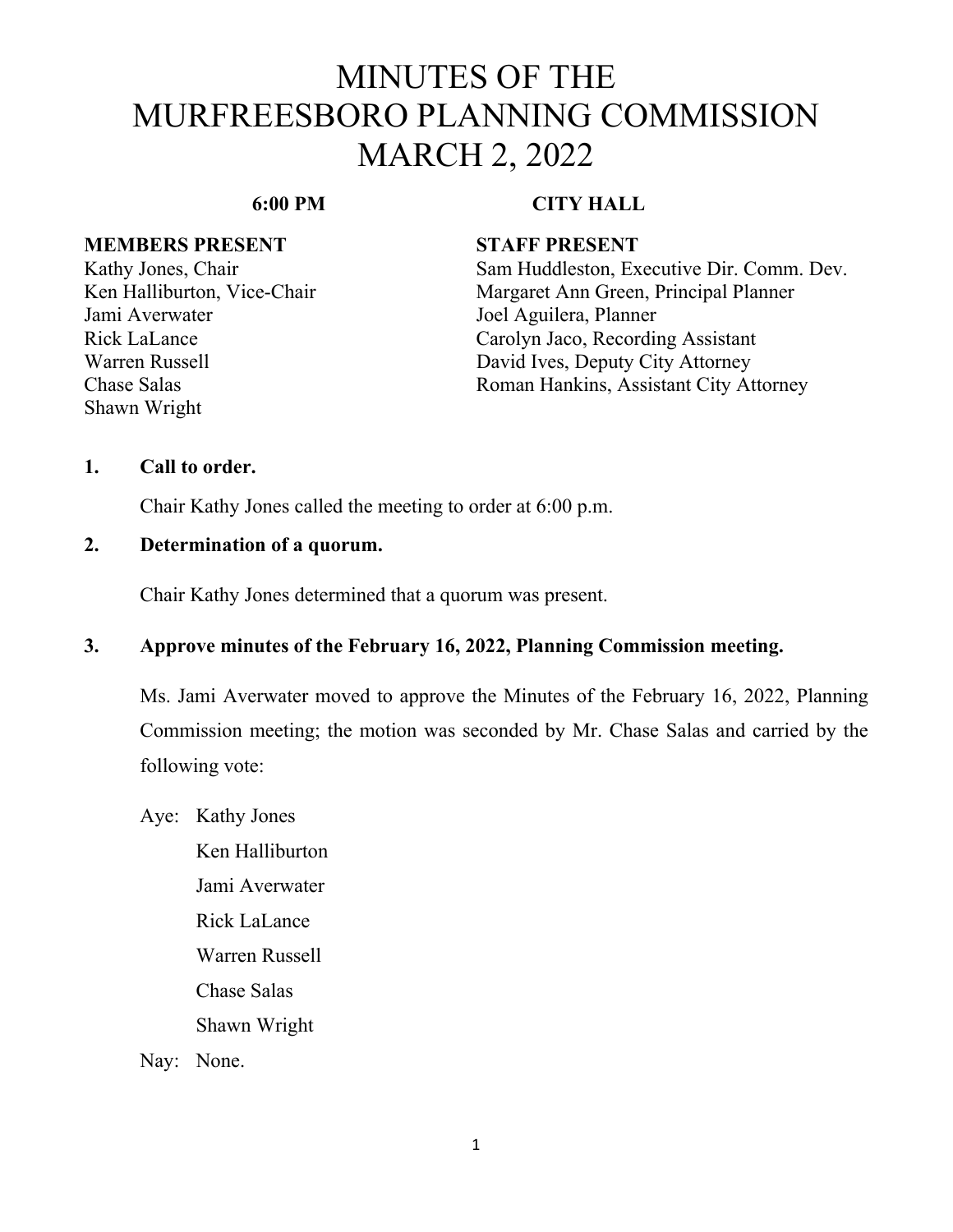# **4. Public Hearings and Recommendations to City Council:**

**Proposed amendment to the Zoning Ordinance [2022-801] pertaining to the following:** 

 **Section 2: Interpretation and Definitions; Section 18: Regulations of General Applicability; Section 25: Temporary and Accessory Structures and Uses; Section 34: Floodplain Zoning; and Chart 2: Minimum Lot Requirements, Minimum Yar Requirements, and Land Use Intensity Ratios (including Chart 2 endnotes),** 

**City of Murfreesboro Planning Department applicant.** 

Ms. Margaret Ann Green presented the Staff Comments regarding this item, a copy which is maintained in the permanent files of the Planning Department and is incorporated into these Minutes by reference.

Chair Kathy Jones opened the public hearing. No one came forward to speak for or against the request; therefore, Chair Kathy Jones closed the public hearing.

The Planning Commission discussed the proposed amendments and agreed they should be deferred. They requested for additional specifications regarding the maximum building heights for industrial accessory structures and recreation field lights.

Mr. Rick LaLance moved to defer the proposed amendment to the Zoning Ordinance until March 16, 2022; the motion was seconded by Mr. Warren Russell and carried by the following vote:

Aye: Kathy Jones

Ken Halliburton Jami Averwater Rick LaLance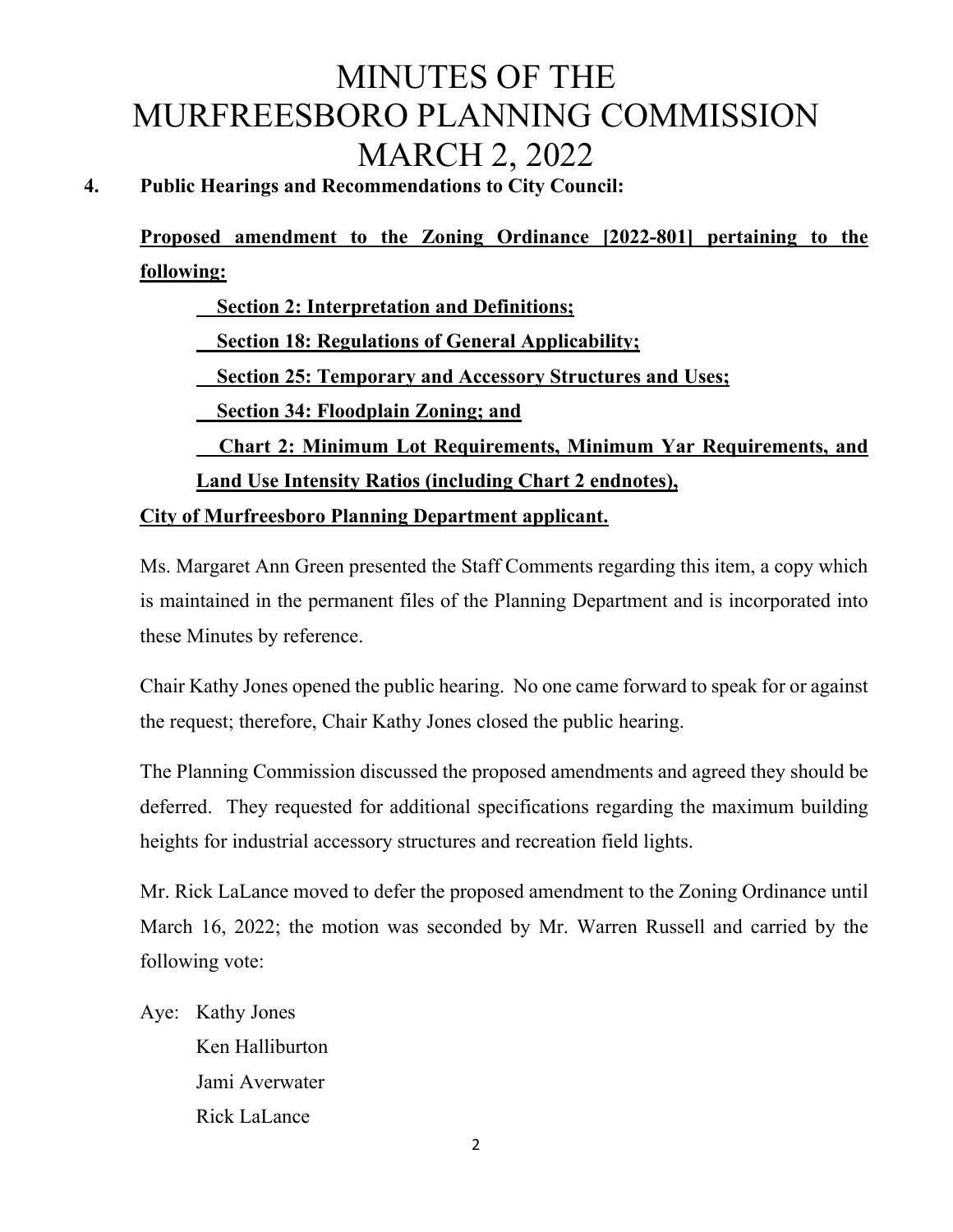Warren Russell Chase Salas Shawn Wright

Nay: None.

### **5. Staff Reports and Other Business:**

**Mandatory Referral [2022-701] to consider the abandonment of a water and sanitary sewer easement located on property at the southwest corner of South Church Street and Westgate Boulevard, Josh Hutcheson of Fulmer Lucas applicant.** Ms. Margaret Ann Green presented the Staff Comments regarding this item, a copy which is maintained in the permanent files of the Planning Department and is incorporated into these Minutes by reference.

Ms. Margaret Ann Green stated that staff recommends that the Planning Commission recommend approval of the Mandatory Referral to City Council subject to the following conditions:

- 1. The applicant must provide to the City Legal Department all the necessary documentation (including any needed legal descriptions and exhibits) required to prepare and record the legal instrument. The legal instrument will be subject to the final review and approval of the City Legal Department.
- 2. The applicant will be responsible for recording the legal instrument, including paying any recording fees.

There being no further discussion, Mr. Rick LaLance moved to approve the Mandatory Referral subject to all staff comments; the motion was seconded by Ms. Jami Averwater and carried by the following vote:

Aye: Kathy Jones Ken Halliburton